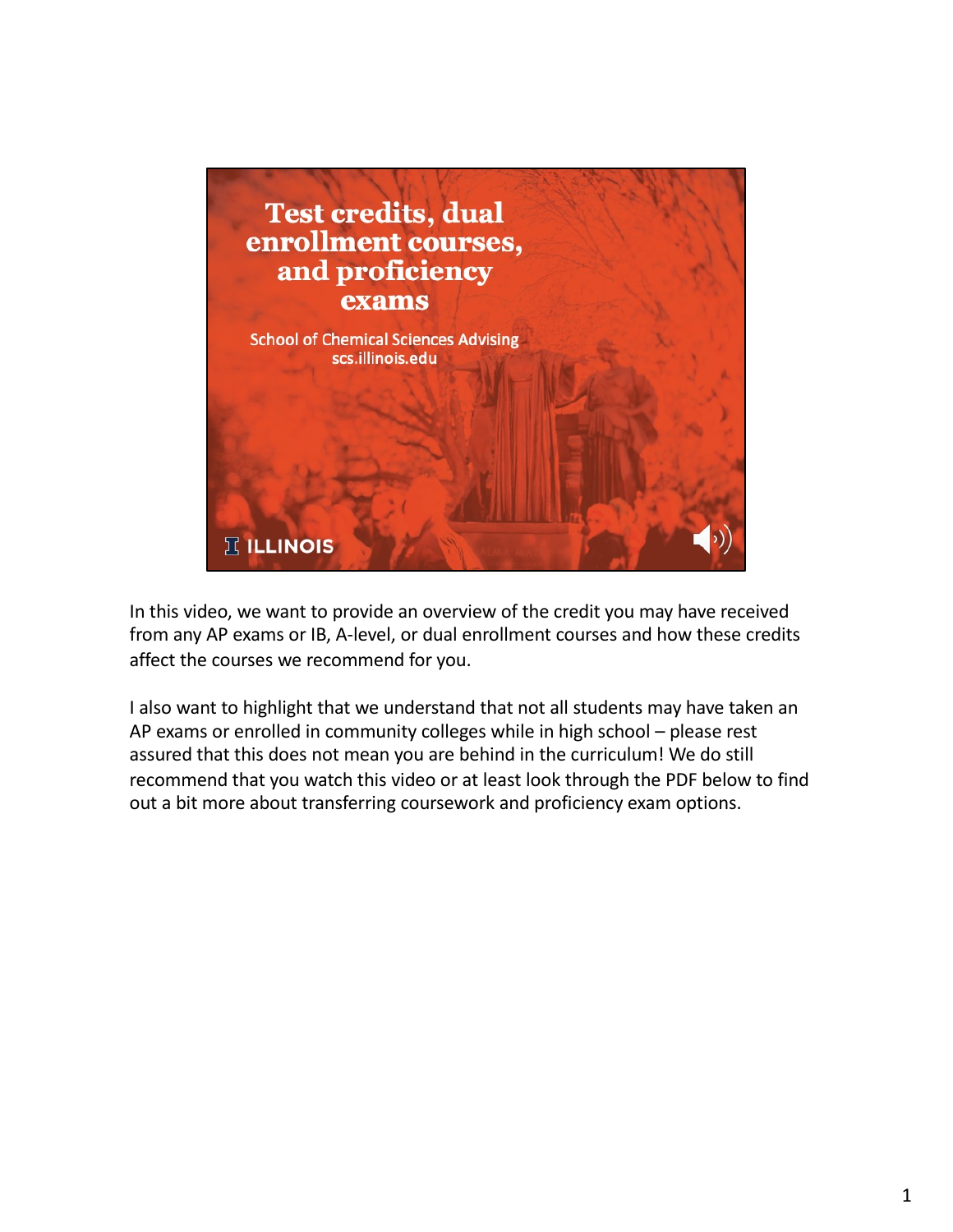| <b>Calc AP Exams &amp; Placement</b> |                |                                               |                                                       |  |  |
|--------------------------------------|----------------|-----------------------------------------------|-------------------------------------------------------|--|--|
| <b>Exam</b>                          | <b>Score</b>   | <b>Credit Earned</b>                          | <b>Placement</b>                                      |  |  |
| <b>Calculus AB</b>                   | $\overline{3}$ | <b>MATH 234</b>                               | All: MATH 220 or 221 (Calc I)                         |  |  |
|                                      | 4 or 5         | <b>MATH 220</b>                               | All: MATH 231 (Calc II)                               |  |  |
| Calculus BC                          | $\overline{3}$ | <b>MATH 234</b>                               | All: MATH 220 or 221 (Calc I)                         |  |  |
|                                      | $3*$           | *with a subscore of 4 or 5<br><b>MATH 220</b> | All: MATH 221 (Calc I) or<br>231 (Calc II)            |  |  |
|                                      | $\overline{a}$ | MATH 220 & 231                                | CHBE: MATH 231 (Calc II)<br>CHEM: MATH 241 (Calc III) |  |  |
|                                      | 5              | MATH 220 & 231                                | All: MATH 241 (Calc III)                              |  |  |
|                                      |                |                                               |                                                       |  |  |

In this slide, I highlight the credits you may have earned for your scores on Calculus AB or Calculus BC exams and provide some suggestions about course placement.

If you took Calculus AB and earned a 3, OR you took Calculus BC and earned a 3 with an AB subscore of 1, 2, or 3, then you will receive credit for MATH 234, Business Calculus. This does not satisfy the Calculus I requirement for any major in SCS. For that reason, we recommend that students with this AP score start out in MATH 221. This is a more accelerated version of Calculus 1 designed for students who've completed at least a year of Calculus in high school. (You can also choose to take MATH 220 – this will satisfy your Calculus I requirement, but it is a bit slower paced. There are more lectures to help you fully understand the material.)

If you took Calculus AB and earned a 4 OR a 5, then you will receive credit for Calculus I, MATH 220. If you also have a strong ALEKS Math placement score (ideally an 85 or higher), then we will probably suggest that you take Calculus II, MATH 231.

If you took AP Calculus BC and earned a 3, but have an AB subscore of 4 or 5, then you will receive credit for MATH 220, Calculus I. Depending on your ALEKS placement, we will recommend that you start with the accelerated Calculus I, MATH 221, or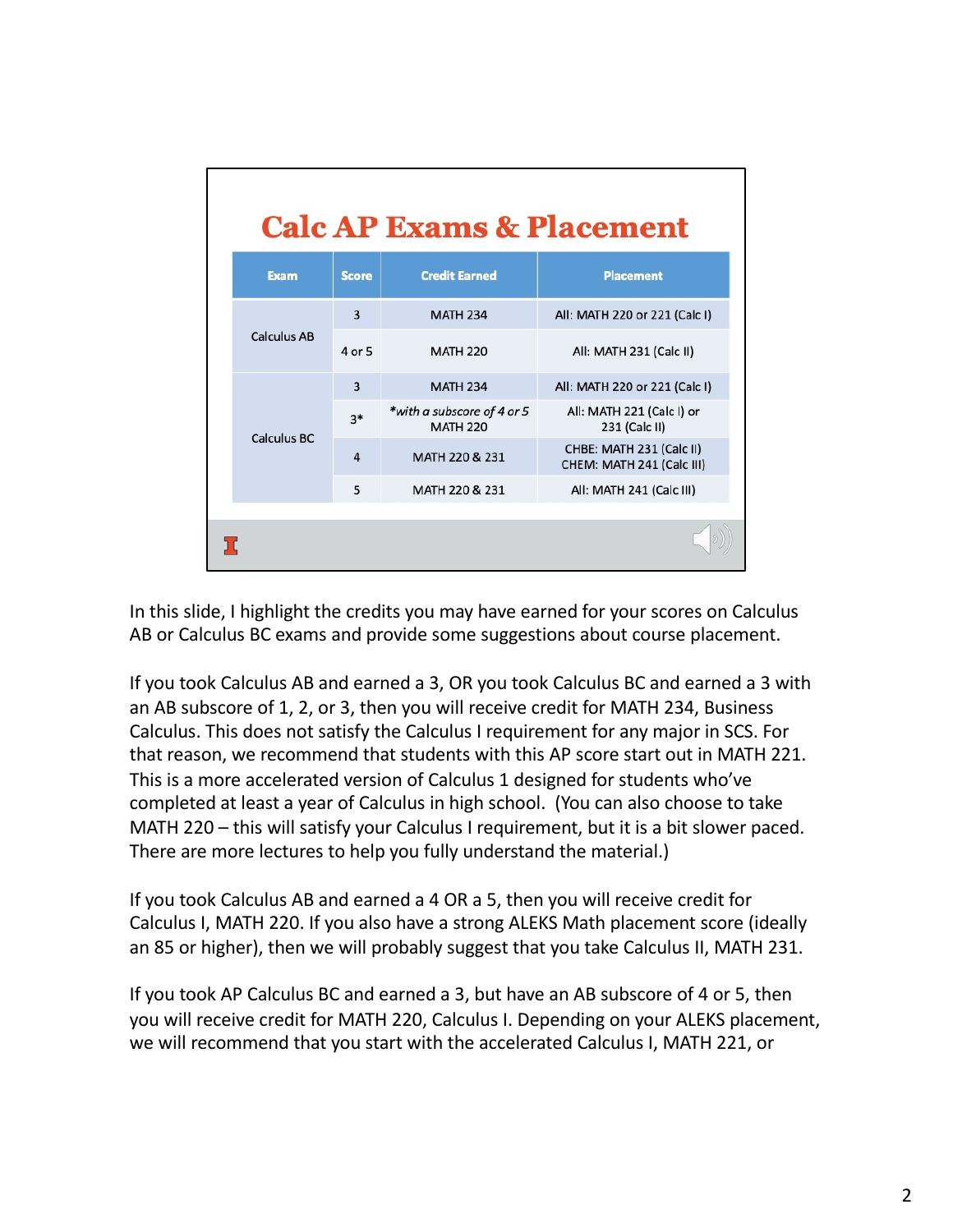Calculus II, MATH 231.

If you took AP Calculus BC and earned a 4, you will earn credit for both Calculus I and Calculus II. However, if you're in Chemical Engineering, we'll recommend that you retake Calculus II (MATH 231) rather than move on to Calculus III (MATH 241). This is because our data suggest that engineering students who earn a 4 on AP Calculus BC tend to be more successful in Calculus II rather than Calculus III and, relatedly, more successful in future required math classes. Students in Chemistry should be prepared to take MATH 241 if they earned a 4 on the AP Calculus BC exam.

Finally, if you took Calculus BC and earned a 5, you have earned credit for Calculus I and Calculus II and can start out in Calculus III (MATH 241) in your first semester at Illinois if you are comfortable with that.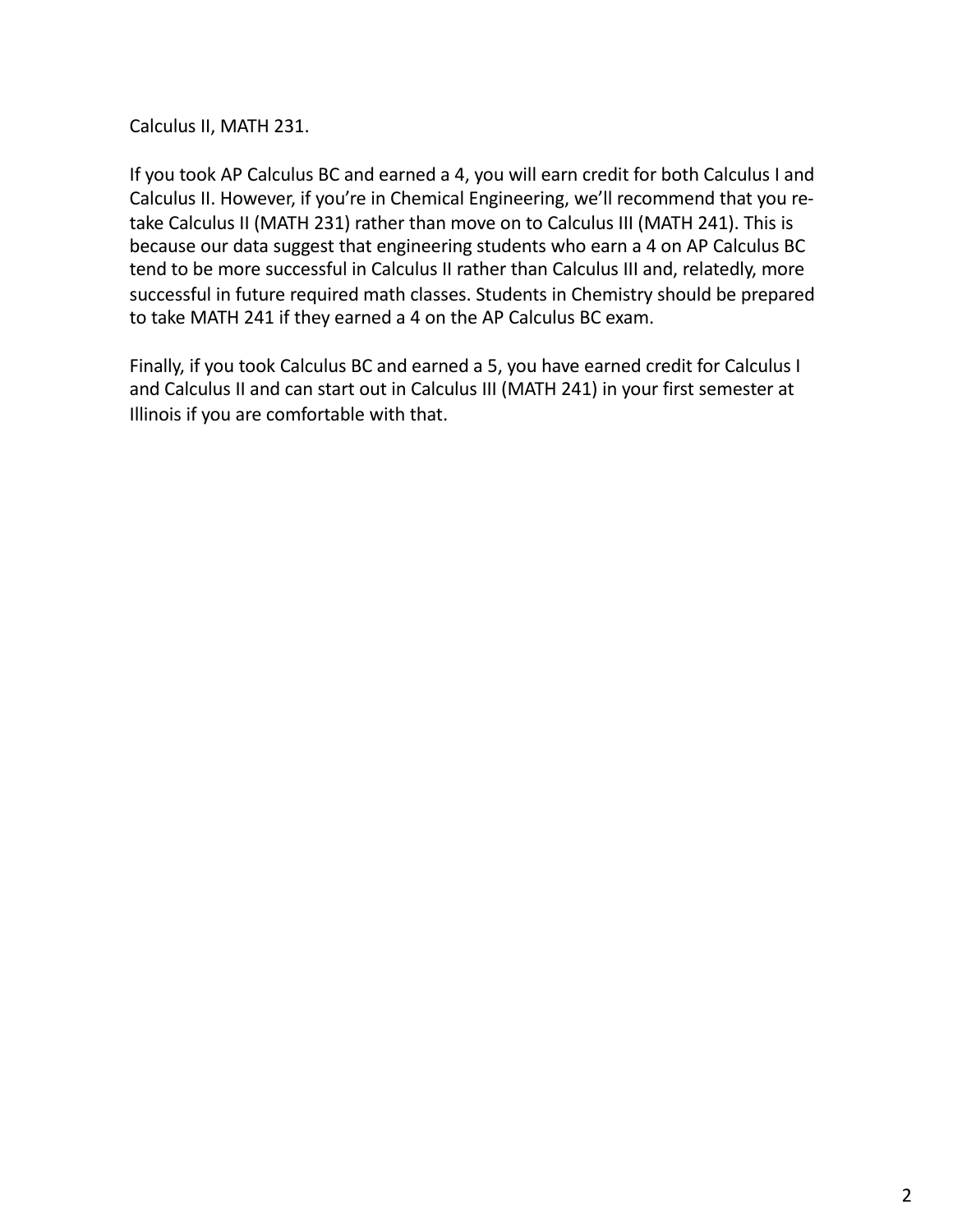

If you took the AP Chemistry exam, you will earn credit for General Chemistry I (CHEM 102) if you earned a 3; you will earn credit for both General Chemistry I & General Chemistry II (CHEM 104) if you earned a 4 or a 5. You will not, however, earn any credit for the Chemistry labs, which are required for all majors in SCS.

For most students in SCS, we typically recommend that you waive your AP Chemistry credit and start out in the most appropriate course based on your score on the Chemistry placement exam. There are two main reasons for this:

First, we find it is much better for students to start out with Chemistry that is familiar while they adjust to the rigor of courses at Illinois - you probably don't want to start out in an Organic Chemistry course in your first semester on campus!

Second, most health professions schools (medical and pharmacy schools) will require that students take all core sciences courses, like General Chemistry, for a grade at their primary institution.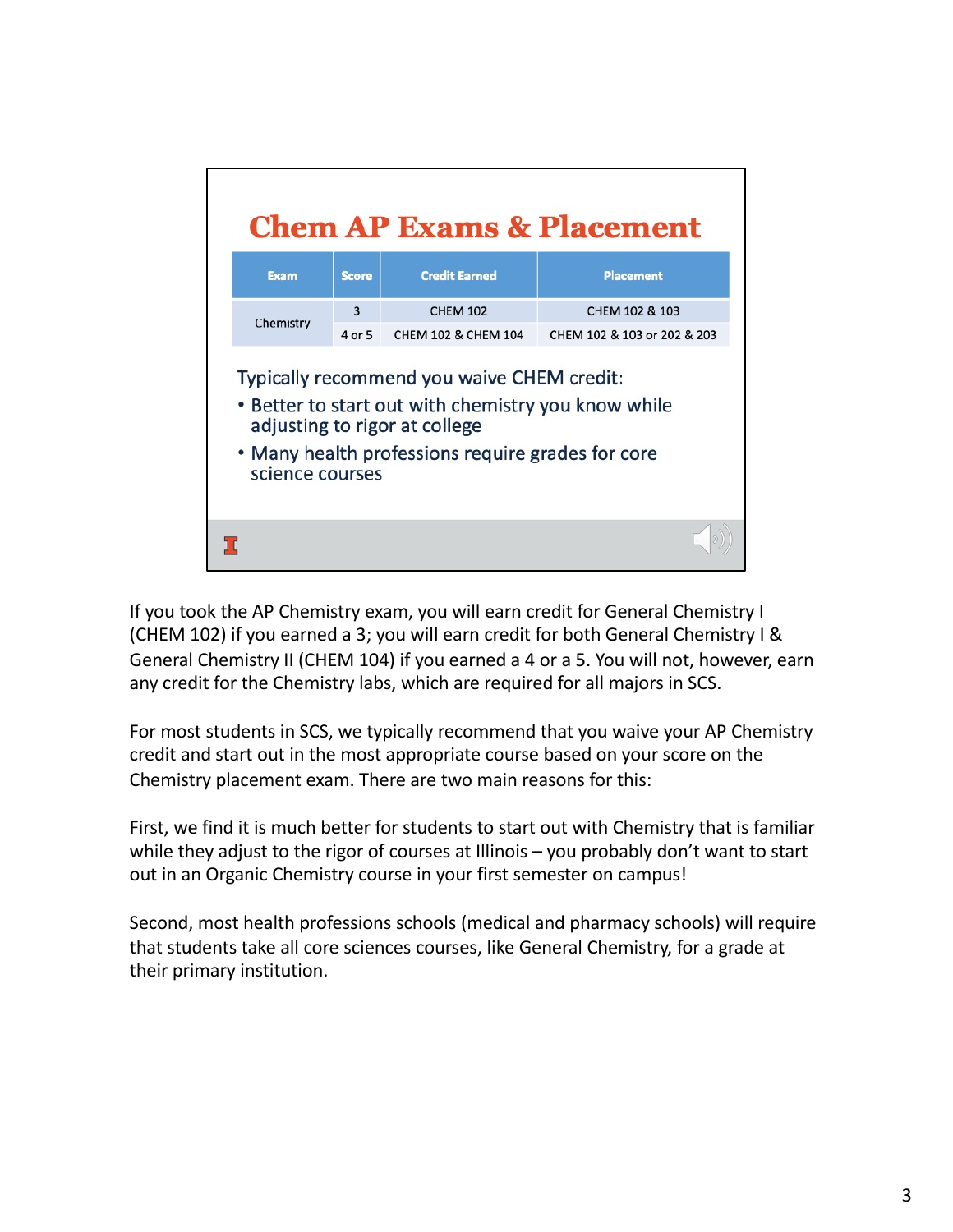

As always, the placements discussed in the previous slide are general guidelines; we always strive to tailor our recommendations to your experiences. This is why it's important to make sure that you complete the LAS college homework and include details about all of the AP exams you took in high school, including both your estimated and your known scores. We use this information, along with your ALEKS Math and Chemistry placement scores, to get a sense of which courses you're prepared to be successful in the fall.

Also, if you have not already, please be sure that you have arranged for your AP scores to be sent directly from the College Board to Illinois.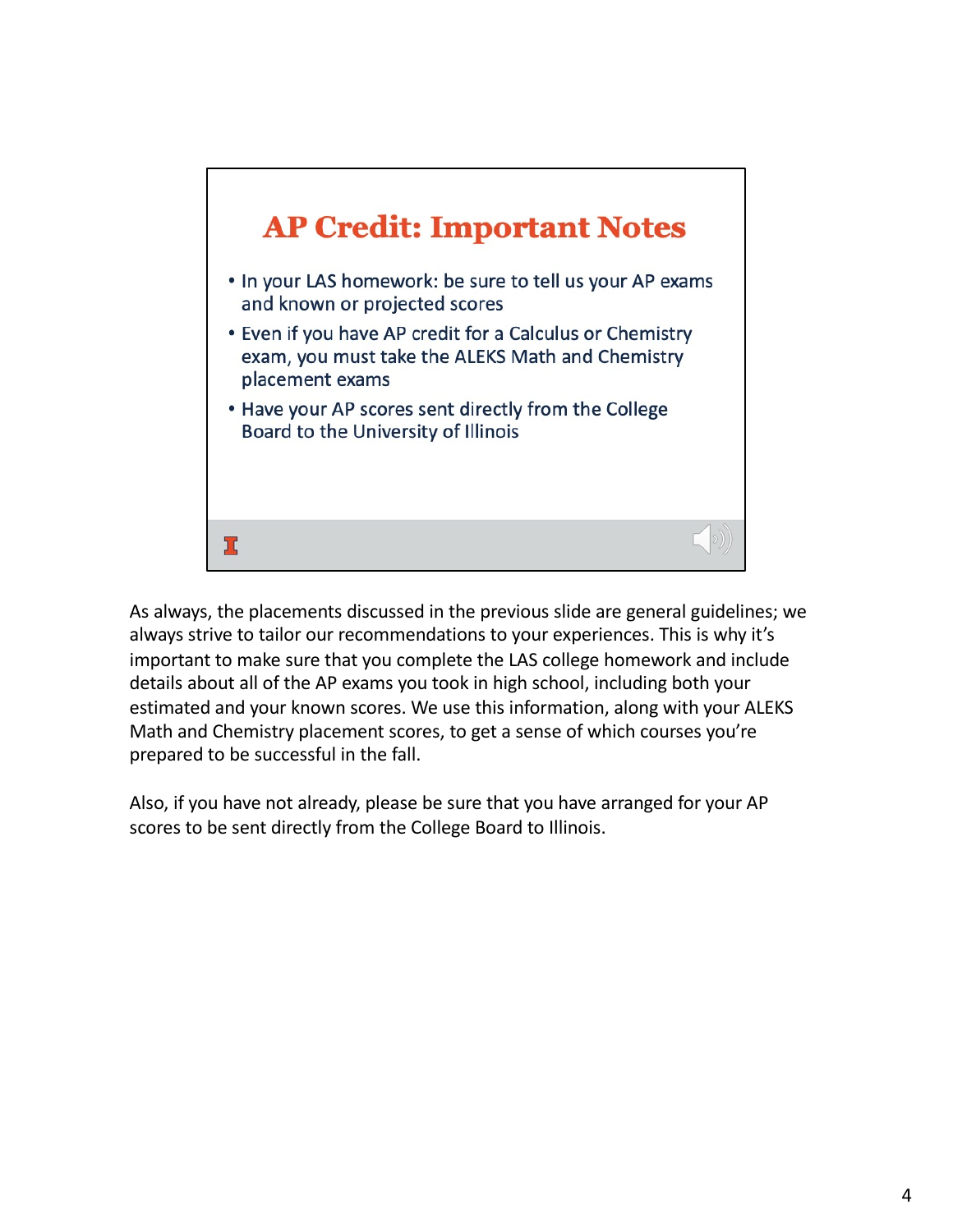| <b>Other AP Exams</b> |              |                      |                                                           |  |
|-----------------------|--------------|----------------------|-----------------------------------------------------------|--|
| <b>Exam</b>           | <b>Score</b> | <b>Credit Earned</b> | <b>Note</b>                                               |  |
| Microeconomics        | $3$ or $4$   | $ECON 1 - (3 hrs)$   | Elective credit only; consider<br>taking proficiency exam |  |
|                       | 5            | ECON 102 (3 hrs)     | Gen Ed credit: Social &<br><b>Behavioral Sciences</b>     |  |
| Psychology            | 3 or 4       | PSYC 1- (3 hrs)      | Elective credit only; consider<br>taking proficiency exam |  |
|                       | 5            | PSYC 100 (4 hrs)     | Gen Ed credit: Social &<br><b>Behavioral Sciences</b>     |  |
| <b>US History</b>     | $3 - 5$      | $HIST 1 - (3 hrs)$   | Elective credit only                                      |  |
|                       |              |                      |                                                           |  |

We're also aware that students in SCS frequently take AP exams in other subjects. On this slide, we've listed some examples from the more common AP exams that we see. For all of these examples, a score of 3 or 4 will not provide specific course credit: it will only provide elective credit in the form of ECON 1-or PSYC 1-. These credits can count toward the overall hours required for your degree, but they will NOT satisfy any General Education requirements.

Now, if you earn a 5 on the AP Microeconomics exam, you WILL receive specific course credit in the form of ECON 102, Intro to Microeconomics. This course will count toward one of your required Social or Behavioral Science Gen Eds. (Similarly, a 5 on the AP Psychology exam will provide PSYC 100, Intro to Psychology, credit.)

In some cases, even scores of 5 on AP exams will NOT award specific course and General Education credit. A common example of this is AP US History (APUSH) – a 5 on that exam will provide only elective credit.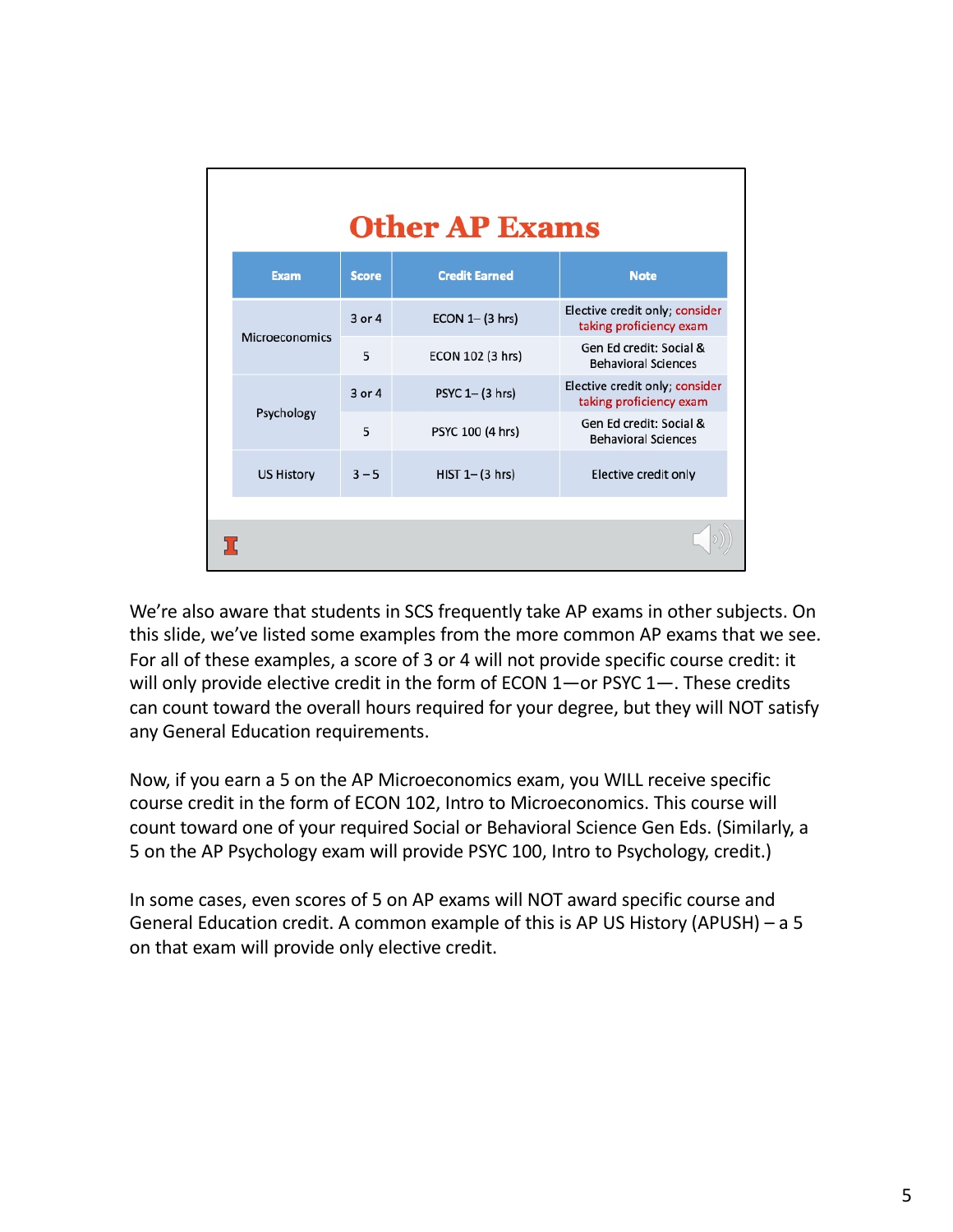

Aside from AP exams, some students may have earned college credits in high school by complete A-level or IB courses. If you have taken any of these, please be sure to include that information in your LAS homework and let us know your projected scores or grades so we can make appropriate course recommendations.

To see more details about what credits you may have earned through A-level or IB courses, please check the links below this video.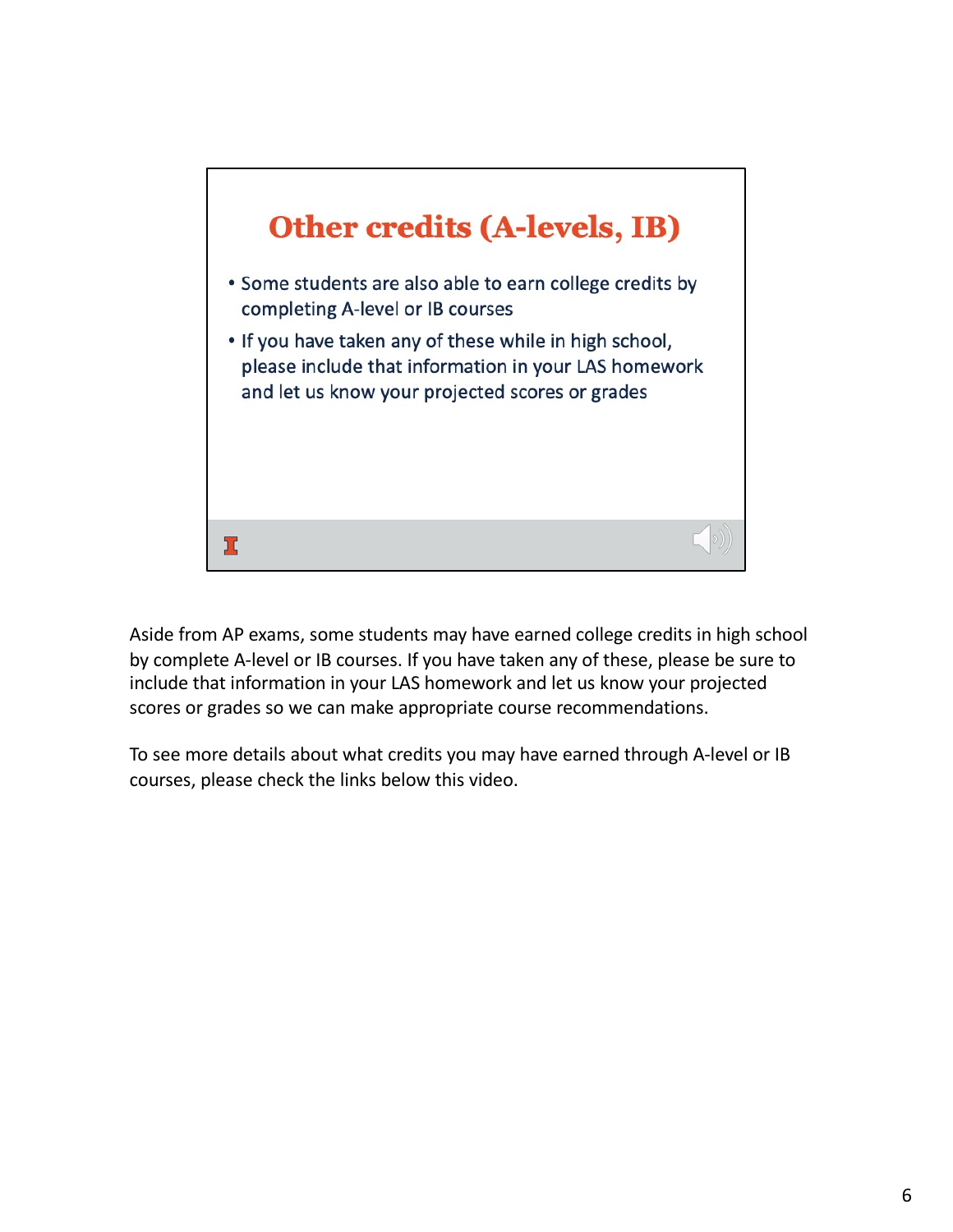

If you took any courses at a community college while you were in high school OR if you plan to take any courses at a community college this summer, please let us know! Include where you took the course, the course name, and the course number on your LAS homework. That way we can look up how that course may have transferred to Illinois.

You can also use the web[site www.transferology.c](http://www.transferology.com/)om yourself to see if and how a course will transfer to Illinois. If you do this in the future, say in the summer between your freshman and sophomore year, we recommend that you confirm what you see on Transferology with your advisor.

Also, be sure to have the transcript for all dual enrollment courses sent from your community or junior college directly to the Office of Undergraduate Admissions. Without this transcript, we have no record of you completing the course and earning credit.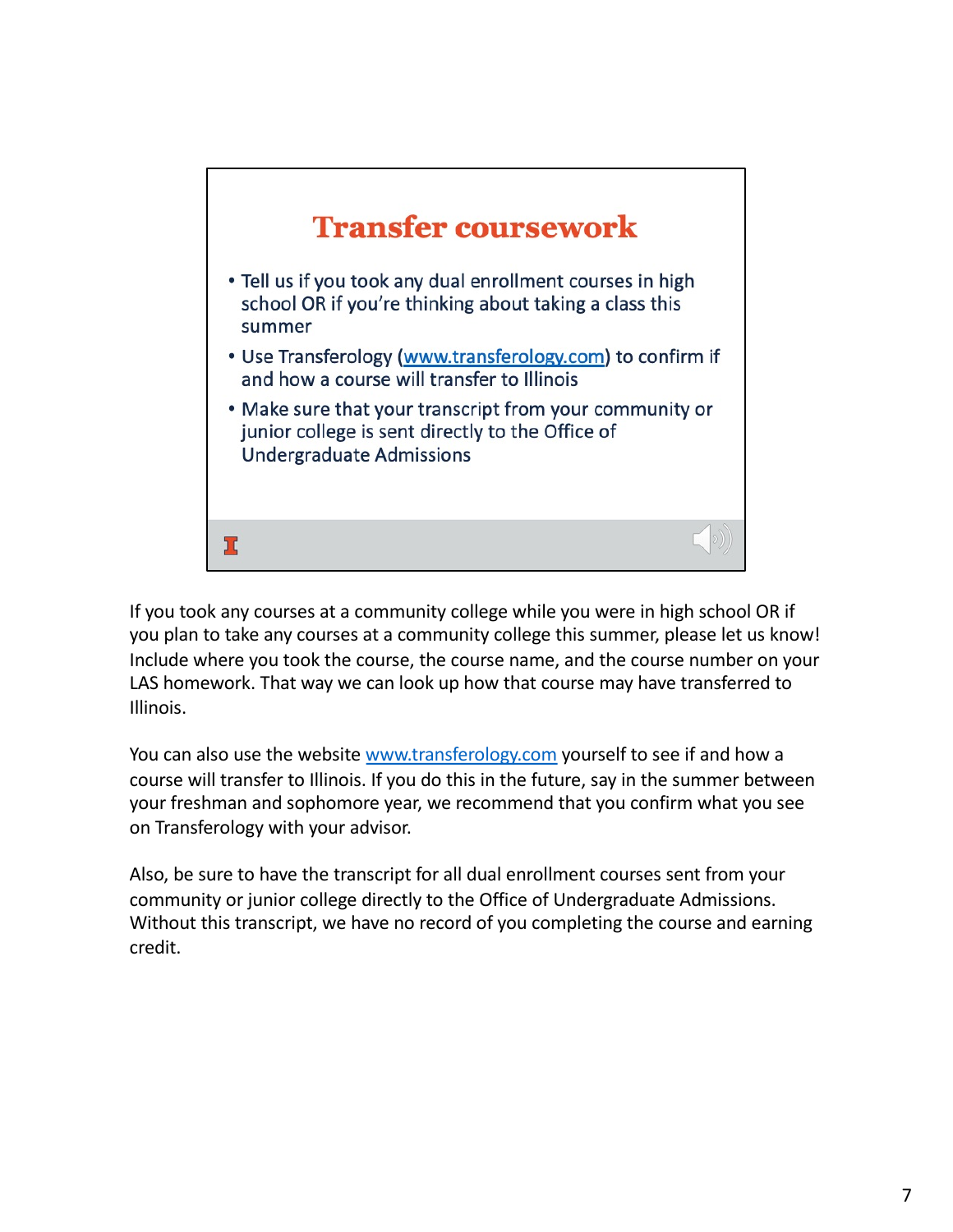

Many departments offer proficiency exams just before or right after the start of the fall semester. These proficiency exams are separate from placement exams: while placement exams tell us what level course you're prepared for, the proficiency exams are a way for you to earn course credit. Many departments, ranging from Math and Physics to Psychology and Economics, offer proficiency exams. We suggest that you explore some of these options – especially if you scored a 4 on an AP exam and did not earn specific course credit. There is no harm in taking a proficiency exam; if you do not pass it, then you simply don't receive credit!

Aside from departmental proficiency exams, there are also some proficiency exams for Languages Other Than English, like Spanish or Korean. For some of these exams, like Spanish, you must first earn a certain score on the placement test to be eligible for the proficiency exam. In contrast to the departmental proficiency exams, not all language proficiency exams provide course credit. For instance, the proficiency exams for Korean and Chinese are only used to satisfy language other than English requirements; they do NOT provide any course credit or hours toward your degree.

Let your advisor know if you have any questions about any of the proficiency exams and whether they would be beneficial for you.